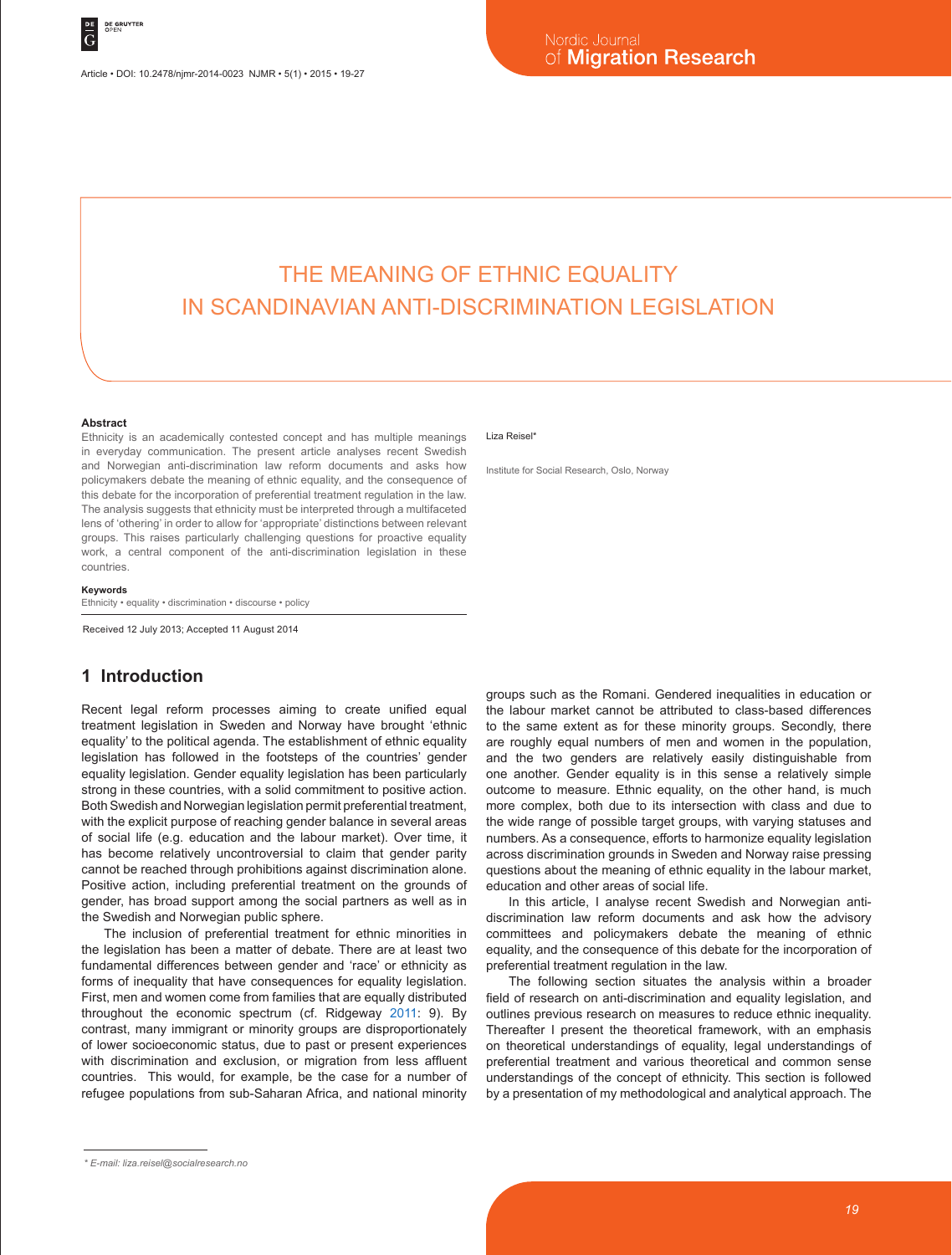main body of the article consists of a two-part analysis of the policy documents. First, I explore how ethnicity is defined and understood in the policy documents and consequently how these definitions come into play in the discussions about preferential treatment. The article concludes with a discussion about ethnic equality in light of the preceding analyses and the article's theoretical framework. I suggest that to evaluate what constitutes ethnic equality, it is necessary to identify relevant target groups. Yet, as I will show, the identification of appropriate target groups relies on shared common sense understandings of difference or 'otherness'. I argue that this is a particularly problematic characteristic of ethnicity, which distinguishes it from gender in ways that complicate the implementation of proactive measures as means to address ethnic inequality.

## **2 Previous research on measures to combat racial or ethnic discrimination**

Internationally, and particularly in the United States, studies of affirmative action have shown that race-sensitive admissions to selective colleges (e.g. Bowen & Bok 1999; Bowen, Kurzweil & Tobin 2005), to graduate programmes (Garces 2012) and to employment (Heath 2014) have been effective in creating opportunities for persons of colour. These types of race-based measures have particularly been utilized in national contexts where racial boundaries have historically been clearly delineated, for example through legal definitions of racial difference, with related restrictions on civil rights. In his recent paper on affirmative action policies, Anthony Heath (2014) concludes that what he considers the two most effective western programmes for combatting racial and ethnic discrimination – the American Federal Contract Compliance program and the Northern Ireland Fair Employment programme – were both introduced after major unrest by groups that had long histories of discrimination. This stands in contrast to countries like Norway and Sweden where historical legacies of racial or ethnic discrimination are less apparent.

At the same time, some studies have investigated the legal ambiguity that accompanies affirmative action or equal employment opportunity mandates, and have found that it is often unclear what constitutes compliance with the law (Edelman *et al.* 1991). The authors argue that the political climate within the organization, together with factors such as the officers' interpretation of the law and their professional aspirations, have important implications for the nature and extent of organizational compliance with affirmative action legislation. Kalev, Dobbin and Kelly (2006) examine the effect of seven common diversity programmes in the United States on increasing the share of women and minorities in management. They find that organizational structures that clearly allocate responsibility for change to specific individuals, committees or task forces are the most effective. The authors attribute the efficiency of these structures to the establishment of accountability, authority and expertise on the issue of diversity within the organization (Kalev, Dobbin and Kelly  $2006 \cdot 611$ 

A few studies have also examined how anti-discrimination policies define, address or limit ethnic equality in the European context, most of which focus on EU law (Fredman 2001; Hepple 2004; Mason 2010). Fredman (2001) analyses two central EC directives and UK law, asking what concepts of equality were used and to what extent the provisions were based on an assumption that ethnic groups are fixed and static entities. She argues that direct and indirect discrimination measures are limited in that they are individualistic. This means that they are targeted at individuals who experience

discrimination and are dealt with through individual complaints. By contrast, positive duties to promote equality address the structural patterns of inequality proactively, promising to provide social change. She recognizes the particular interactional character of ethnicity and argues that this makes participation of minority groups important in fashioning relevant proactive measures.

Not much research has been conducted on the treatment of ethnic equality in legislation in Norway and Sweden. However, in recent years some studies have emerged that analyse antidiscrimination law from an intersectional perspective, including some research on the legal protection against ethnic discrimination in combination with other grounds, particularly gender (Borchorst et al. 2012; Reisel 2014; Schömer 2012, Skjeie 2009). Although the existing literature analyses and discusses equality measures aimed at ethnic minorities, they do not address the potential tension between equality and difference inherent in proactive equality measures that require explicit delineation of target groups based on racial or ethnic boundaries. Moreover, this question has not been examined in Norway and Sweden where positive action has been included in gender equality legislation since the 1970s. I address these gaps in the literature in the present article.

# **3 Equality legislation and ethnicity: a theoretical framework**

### *3.1 Equality and anti-discrimination measures*

Fredman (2001) discusses a number of values that inform the principle of equality in various types of equality legislation: neutrality, individualism, autonomy, individual dignity and worth, restitution, redistribution and democracy. She argues that the first three are associated with classic liberal ideals of protection against discrimination. The latter four are associated with a wider understanding of equality – equal right to welfare and a good life, compensation for past discrimination or exclusion, equality of outcome, equal representation and equal decision making power. These aspects of equality may demand a more group-oriented approach to equal treatment than individual claims of discriminatory practice. Heath (2014) also argues that anti-discrimination measures that rely on individuals to come forward with a complaint have proven unsuccessful in eliminating discrimination. Instead, he argues, policies focusing on aggregate outcomes, such as affirmative action legislation or other forms of positive action, are needed to reduce minority underrepresentation.

However, some group-based policies are controversial because they may be perceived as conflicting with the equal treatment principle. British legal professor Hugh Collins has pointed to the dilemma that equal treatment regulates a *procedure* and not an *outcome*, which is a source of perpetual tension in anti-discrimination law (Collins 2003: 17). European law, as well as Swedish and Norwegian law, regulates not only equal treatment but also three kinds of deviations from this principle (Collins 2003). The first is circumstances when differential treatment is necessary to avoid direct discrimination, for example, for pregnant women or people with disabilities. The second is when equal treatment leads to indirect discrimination, that is, when a seemingly neutral provision disproportionately excludes parts of the population (e.g. restrictions on headdress). The third concerns preferential treatment, which involves positive discrimination to correct underrepresentation or historical disadvantage. For this final procedure to have legitimacy, it is of central importance that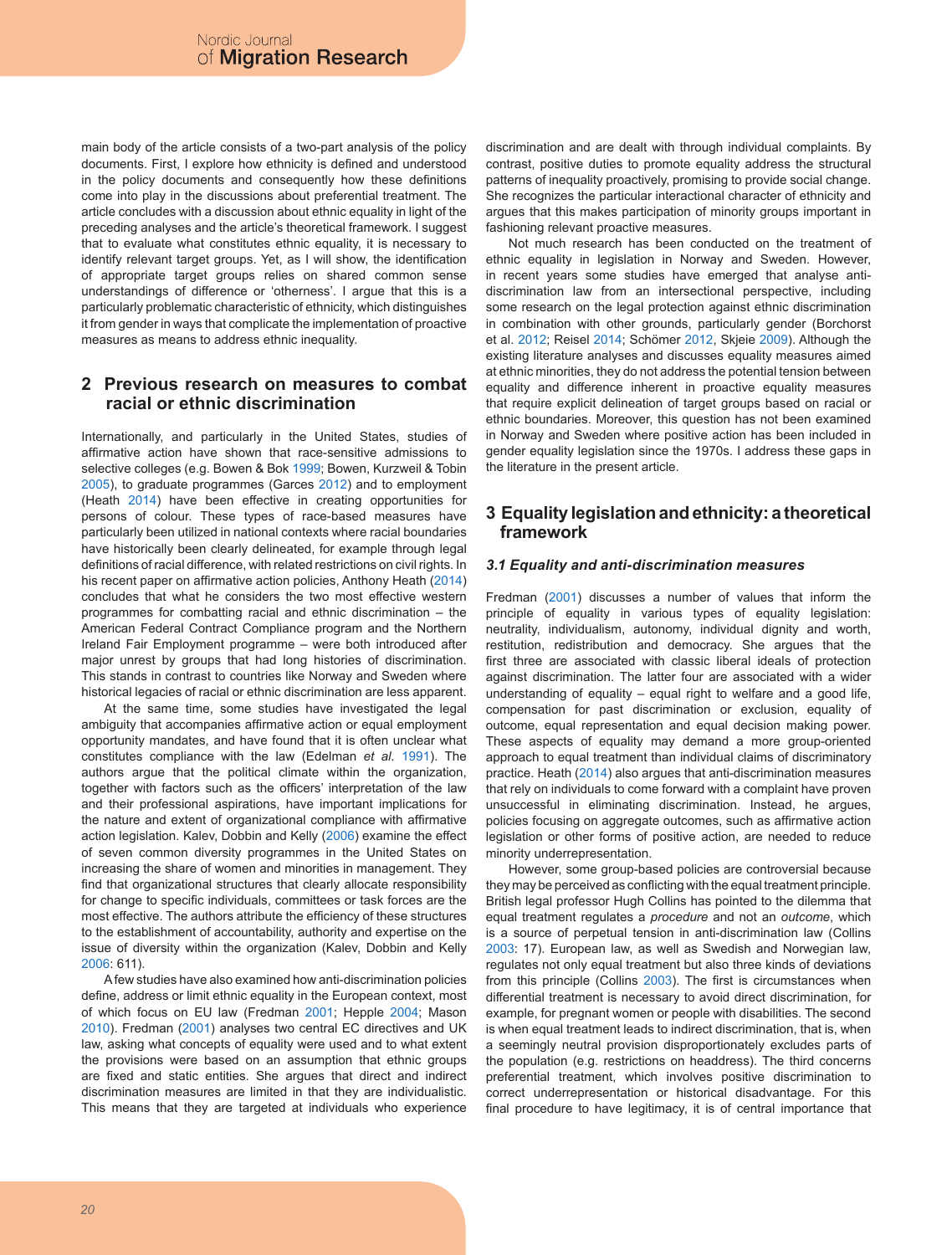the procedure is justified in light of its expected outcome. Ethnic equality is one outcome for which such a provision could be used. The question raised in this article is how policy makers define ethnic equality as an outcome, and to what extent this definition informs their discussion about preferential treatment.

#### *3.2 Ethnicity as situational and interactional difference*

As we will see, ethnic equality can be challenging to define. A vast body of literature has grappled with the concept of ethnicity. Ethnicity is commonly distinguished from 'race' in that 'race' refers to perceived differences in biological characteristics and ethnicity refers to perceived differences in cultural characteristics. The two concepts are often useful to distinguish for analytical purposes. However, in practice, the distinction between biological and cultural inheritance is not so clear (Hall 2000).

Max Weber's classic definition of ethnic groups has become the starting point for a number of established understandings of ethnicity in more recent scholarship. Weber focused on people's subjective beliefs and collective memories and defined ethnic groups as 'those human groups that entertain a subjective belief in their common descent because of similarities of physical type or of customs or both, or because of memories of colonization and migration' (Weber 1978: 389). Another classic definition is attributed to Fredrik Barth (1969), who emphasized that ethnic membership must be acknowledged by the agents themselves to be socially effective. Ethnicity is thus primarily seen as a social discontinuity more than a cultural one (Eriksen 2002).

However, whereas Barth focused on the internal definition of ethnic groups, resulting in the practice of ethnic boundary maintenance, Richard Jenkins (1997) further distinguishes between internal and external processes of defining an ethnic group. Whereas identifying with in-group members is an integral part of the internal definition process, social categorization plays an important role in the external definition of ethnic groups. Jenkins argues that ethnic identity formation is an on-going process of internal and external definition and that neither of these can be understood in isolation from the other.

These three approaches to the definition of ethnicity are each relevant to the analyses in this paper. Weber's definition emphasizes ethnicity as contextual and socially constructed. Barth's definition highlights the interactional aspect of ethnicity, allowing for the status of individuals and groups to change over time. Finally, Jenkins' definition brings to the fore how ethnic group membership partly depends on recognition by, and the definition power of, surrounding groups. Each of these theoretical perspectives informs an understanding of ethnic group membership as context-sensitive difference, interlinked with social and cultural divisions that may or may not be relevant in a given social situation.

#### *3.3 Common sense understandings of ethnicity*

Despite these theoretical contributions to our understanding of ethnicity as situational and relational, ethnicity has a tendency to become essentialized in public discourse. Referring to the everyday use of the term 'immigrants', the Norwegian anthropologist Marianne Gullestad (2002) summarized seven hegemonic interpretation frames in the Norwegian immigration discourse; dichotomization, racialization, culturalization, hierarchization, naturalization, everyday

nationalism and identity politics. I will argue that these interpretation frames are also applicable to the term 'ethnic minorities' more broadly. When policy makers use the terms ethnic minority, ethnic background or ethnic origin, the terms are implicated with tacit knowledge that is necessary to render them meaningful. Together, Gullestad's seven frames provide a multifaceted lens through which the term 'ethnic minority' can be understood; Dichotomization implies a significant division between 'us' and 'them', indicating two mutually exclusive categories (ethnic minority vs. majority). Racialization implies that ethnicity is most commonly understood as a visible trait. This understanding resonates with Hall's (2000) notion that the binary opposition between the biological meaning of 'race' and the cultural meaning of ethnicity has been disrupted and that the characteristics of ethnicity are commonly viewed as transmitted from generation to generation, not just by culture and education but by biological inheritance (Gunaratnam 2003: 4). Culturalization associates ethnic minorities with a limited range of cultural practices and values, obscuring a wide variety of cultural differences and similarities within the population. Hierarchization implies the subordination of ethnic minority cultural values and practices to some concept of 'national values'. As such, ethnic minorities are defined outside the national selfunderstanding, which is what Gullestad calls everyday nationalism. Naturalization emphasizes the aspects of people's identities that are not a matter of choice, such as their place of birth or kinship ties. Finally, Gullestad argues that identity politics permeate the public debate about immigrants through a deeply polarized rhetoric. Identity politics in this context signifies that the political arguments mainly serve to reaffirm people's position on one or the other side of the debate, rather than attempting to solve problems through real dialogue (Gullestad 2002: 272).

Gullestad's seven interpretation frames make up a multidimensional framework of 'othering' through which a common understanding of the term 'ethnic minority' is established. Interpreting ethnic discrimination as 'othering' may be useful in individual complaints cases, where the context and relations in the relevant situation are given. But if 'othering' is the frame within which the concept of ethnicity makes sense, how do policy makers conceive of the appropriate target groups for proactive measures? This potential dilemma sets ethnic equality measures apart from gender equality measures, in that the question of target groups is a matter of debate. How does this fundamental difference between the two inequality strands influence the deliberations on preferential treatment of ethnic minorities in Norway and Sweden?

### **4 Methods and data**

To investigate these questions in the Scandinavian context, I compare policy documents from Norway and Sweden. The analysis is centred on four central advisory reports (or so-called green papers) produced as part of recent anti-discrimination policy reform processes, as well as responses to the documents from policy makers and stakeholders. The documents were selected for analysis because they constitute the foundation for the current ethnic discrimination legislation in the respective countries. The four main documents are:

#### From Norway:

- 1 NOU 2002: 12 Rettslig vern mot etnisk diskriminering (*Legal protection against ethnic discrimination*).
- 2 NOU 2009: 14 Et helhetlig diskrimineringsvern (*A comprehensive protection against discrimination*).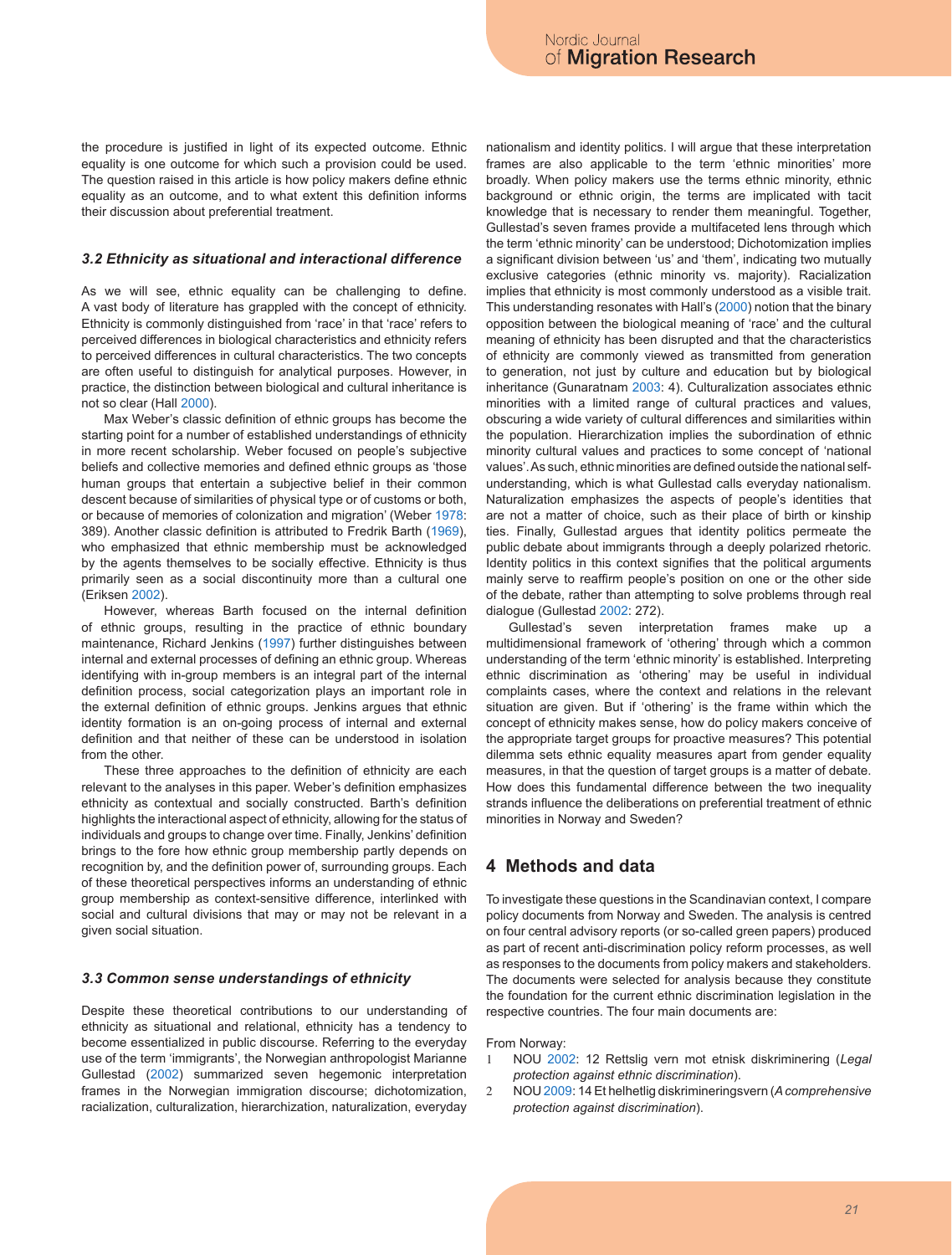From Sweden:

- 3 SOU 1997: 174 Räkna med mångfald! Förslag till lag mot etnisk diskriminering i arbetslivet m.m. (*Reckon with diversity! Suggestion for law against ethnic discrimination in the labour market, etc.*) .
- 4 SOU 2006: 22 En sammanhållen discrimineringslagstiftning (*A coherent discrimination law*).

The documents specifically aim at promoting ethnic equality *('likestilling/jämställdhet')* through the expansion of protection against discrimination and proactive equality measures. All four documents were produced by government appointed committees. The first Norwegian committee (1) was appointed by a centrecoalition Government headed by the Christian conservative party. The committee was led by Professor of Law Gudrun Holgersen. It consisted of legal experts from within the Government, as well as from relevant external organizations. The Confederations of Norwegian Enterprise (NHO) and the Norwegian Confederation of Trade Unions (LO) were also represented. The second Norwegian committee (2) was appointed by a left-centre Government headed by the Labour party. The committee was led by Professor of Law Hans Petter Graver. It consisted of experts on inequality on the basis of gender, ethnicity, sexual orientation and disability, most of whom were professors and/or legal experts, in addition to the Director for the Norwegian Directorate for Children and Family Affairs and the Assistant Attorney General. The first Swedish committee (3) was led by legal advisor Margareta Wadstein. The committee mainly consisted of representatives from a number of Swedish labour unions and employers' organizations, most of whom were legal experts; attorneys, legal advisers and ombudsmen. The second Swedish committee (4) was much larger and consisted of parliamentary representatives from all the major parties, legal experts from within the Government, the Ombudsmen for the different discrimination strands and legal advisors from various major Swedish labour unions and employers' organizations. The committee was led by Court of Appeals Judge Göran Ewerlöf. Both of the Swedish committees were appointed by Social Democratic Governments. From this brief description of the four committees, it is clear that each document should be interpreted as the result of negotiations and deliberations within these committees. In some cases, views dissenting from the committee majority are presented as part of the reports.

I analysed the documents by coding them thematically in four stages. At the first stage, I coded all explicit definitions of ethnicity in the texts. Second, I coded the texts according to the seven hegemonic frames comprising Gullestad's multidimensional common sense concept of 'othering', as outlined in the previous section. Third, I identified the parts of the text that discussed equality as an outcome, with particular focus on discussions of preferential treatment of ethnic minorities. Finally, I aligned the discussions of ethnicity and the discussions of preferential treatment in order to investigate to what extent the committees' conceptualizations of ethnicity informed the discussions about preferential treatment, and to what extent a tension between equality and difference could be discerned from the texts. At each stage differences and similarities across the two countries were noted, with two explicit goals: to identify variations in how policy documents in the two countries explicitly and implicitly give meaning to the term 'ethnicity', and whether the two countries (re)produced similar or different discourses about ethnic equality.

# **5 The Limits of Preferential Treatment**

In both the Norwegian and Swedish documents, preferential treatment is defined as an exemption from the prohibition against discrimination. Preferential treatment is generally defined as discrimination with the purpose of promoting equality and has been limited by the European court system's judicial practice. The following five limiting principles accompany the preferential treatment regulations: First, it must be used as a measure to promote equality in relation to a specific practical outcome. Secondly, it should be used to improve the position of the underrepresented and disadvantaged group. Thirdly, it may only be used when competing candidates are similarly qualified; implying that quotas or radical preferential treatment is not permitted. Fourth, preferential treatment is limited by the principle of proportionality, which means that in each case the advantages should be weighed against the disadvantages for the person who is discriminated against as a result of the preferential treatment of another. Finally, and most importantly for the present analysis, as soon as equality has been reached, preferential treatment is no longer permitted (cf. NOU 2009:14, p. 59).

This final caveat is particularly central to the question of ethnic equality as an outcome rather than a procedural principle. Due to sensitivity restrictions on the registration of religious affiliation or ethnicity in Norwegian and Swedish public registries (except for membership in religious organizations), both countries rely on country of birth, country of birth of parents and/or citizenship for statistics on their ethnic minority populations (Simon 2012). This restricts the available data on ethnic inequality to immigrants and children of immigrants, constituting only crude approximations of 'racial' or ethnic markers such as religious affiliation and skin colour, and limited information about national minorities such as the Sami or descendants of immigrants beyond the second generation.

A central premise for the present analysis is that the regulation of preferential treatment of ethnic minorities depends on the identification of appropriate target groups. As we have seen, the established theoretical understanding of ethnicity, derived primarily from the social anthropological literature, recognizes ethnicity as a collective identity that is socially negotiated. The boundaries between ingroups and out-groups are maintained through a continuous interplay between external and internal categorization, and related processes of inclusion and exclusion. This theoretical understanding of ethnicity coexists with a more common sense understanding of ethnicity as a term identifying a racialized, culturalized and inherently different 'other'. This article asks to what extent the Norwegian and Swedish documents rely on a theoretical or common sense understanding of ethnicity. Do they differ in this respect? How do these different understandings of ethnicity contribute to the identification of target groups for preferential treatment?

## **6 Ethnicity – categorization and legal protection**

### *6.1 Norway*

Legislation regulating ethnic discrimination and ethnic equality has emerged gradually in Norway and Sweden. Norway introduced a general ethnic equality law, the Discrimination Act, in 2005 (LOV-2005-06-03-33). The Holgersen committee report (1) outlined and discussed the background for this legislative reform. In their report, the committee discussed the concept of ethnicity explicitly. The committee writes that the concept is not static, may change over time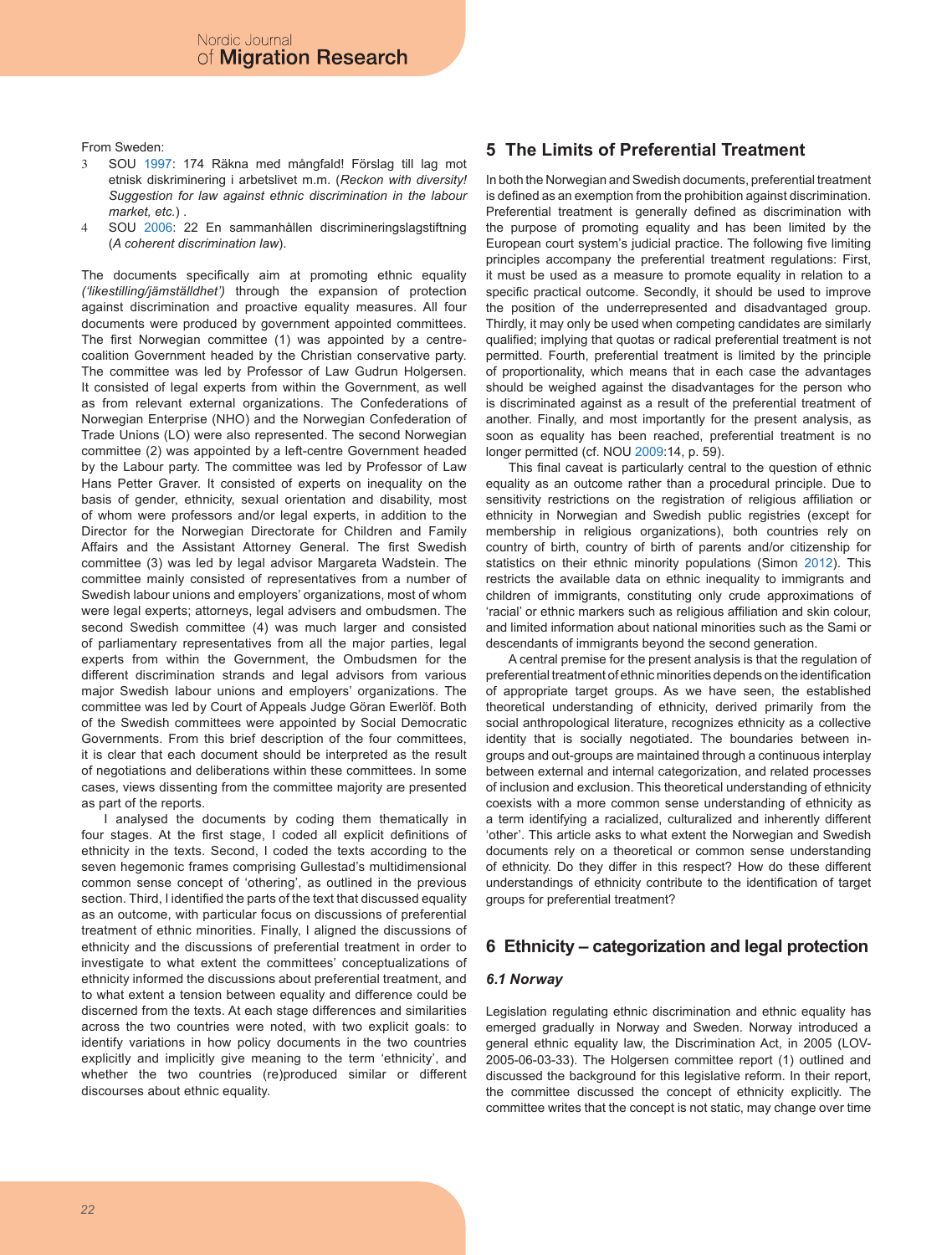and will not mean the same thing in different contexts where it may be used. Referring to a book on multiculturalism in Norway by Social Anthropologists Thomas Hylland Eriksen and Torunn Arntsen Sørheim (1994), they argue that it is not possible to outline the boundaries of ethnicity clearly 'partly because 'ethnicity' is not something objective, but rather is subjectively experienced differences that are relevant in the interaction between people' (NOU 2002:12 section 3.4).<sup>1</sup> At the same time, they define the concept broadly as follows: '"Ethnicity" could be described based on the conditions that unite people as an ethnic group – that is, the conditions that are typical for a group's ethnic background' (NOU 2002:12 section 3.4.2.5). As examples of such conditions, they mention skin colour, race (based on perception of difference), religion, cultural characteristics such as clothing or language, as well as descent, kinship, geographical connection or trade and industry traditions. To a large extent, this definition is derived from and coincides with the established social anthropological understanding of the term.

From the perspective of the committee, the fact that 'ethnicity' has such a wide range of meanings makes it a particularly suitable concept for legislation. This is because, they argue, it will cover a variety of different cases that at the same time will be comparable to each other based on the same simple legal clauses. They suggest that the law should protect against ethnic discrimination without any further specification of grounds, and that religion should not be covered separately from ethnicity.

In the Government's white paper presented to the Parliament based on the Holgersen committee report, the Government disagrees with this conclusion and proposes that the implicit grounds covered by the act should be made explicit, and that religion should be covered separately from ethnicity (Ot.prp. nr. 33 (2004–2005)). The Government's decision was a response to the public consultation process, where many stakeholders (the Ministry of Justice, Centre against Ethnic Discrimination (SMED), the Norwegian Directorate of Immigration (UDI), the Gender Equality Ombud, to name a few) argued that 'ethnicity' was too vague and needed further specification (Ibid.: 85). As a result, the current objective of the Discrimination Act is to 'promote equality, ensure equal opportunities and rights and prevent discrimination based on ethnicity, national origin, descent, skin colour, language, religion or belief' (LOV-2005-06-03-33 section 1).

A few years after this law came into force, the Norwegian Government appointed the Graver committee (2) to work on a proposal for a comprehensive discrimination act that would unify and replace all the various anti-discrimination and equality regulations across grounds and areas of social life. In 2009, the proposal for a comprehensive discrimination act was presented by the Norwegian discrimination law committee (NOU 2009:14). The committee suggested that of the grounds protected by the Discrimination Act of 2005, only ethnicity and religion or belief should be explicitly mentioned in the list of grounds. The other grounds – national origin, descent, skin colour and language – should not be listed explicitly and should only be covered as markers of ethnicity, that is, in relation to ethnic discrimination.

In their consultation response to this green paper, the Norwegian Centre against Racism (*Antirasistisk Senter*) objected to these proposed legal changes, arguing that skin colour and language in particular should be considered independent grounds. They write,

Skin colour does not always coincide with ethnicity. This is the case for many adopted children, but to an even larger extent for children of immigrants. Norway today has a large group of Norwegians with dark skin. (...) [In] the future we will see an even bigger group of ethnic Norwegians with a different skin colour than the Norwegian majority (Antirasistisk senter, consultation response 28 December 2009).

This objection underscores the racialized framing of ethnic inequality in the committee's argumentation, in line with the common sense understanding of the term. The committee's association of skin colour with ethnicity seems to imply either that ethnicity is racialized to the extent that ethnicity is rendered meaningful through its association with skin colour, or, that having dark skin must be associated with some degree of foreignness. A third interpretation is that the term ethnicity in some cases simply functions as a euphemism for 'race', implicitly acknowledging the social reality of racial categorization without employing the controversial concept.

The earlier Holgersen committee (1) had suggested avoiding the term 'race' in the Norwegian discrimination act. The discussion on 'race' is relevant in order to understand the role ethnicity is meant to play in the legal texts relative to 'race', a concept more commonly used in other national contexts, for example, in the United States. They argued that the term is inappropriate, because it 'refers to biological, hereditary characteristics, according to theories without any justifiable foundation or content' (NOU 2002:12 section 3.4). At the same time, they acknowledged the existence of racism and contended that 'often a person that discriminates on the basis of ethnicity finds justification for their action in a belief that the person's own "race" is systematically superior to one or more other "races"' (ibid.). Therefore, they concluded that discrimination motivated by racism should be considered unlawful according to the law, without employing the term 'race' in the legal documents. Despite complaints from the UN Committee on the Elimination of Racial Discrimination (CERD), the subsequent Graver committee (2) agreed with this conclusion and maintained that racially motivated discrimination would be adequately covered by the legislation without the explicit use of the term 'race' in the legal text.

#### *6.2 Sweden*

The most recent ethnic equality legislation reform in Sweden was introduced in 2008 with the enactment of a comprehensive antidiscrimination and equality legislation, covering all legally protected discrimination grounds in a wide range of areas of social life. In their proposal for this new legislation, the Swedish discrimination law committee (4) defines ethnic background as denoting 'that someone belongs to a group of people that has the same national or ethnic origin, race or skin colour' (SOU 2006:22 p. 25). They do not venture into any further clarification or definition of the term 'ethnic origin'. However, in their discussion on preferential treatment, which I will come back to shortly, it is clear that the Swedish committee also understands the term to be associated with a broad and multifaceted set of meanings.

While they did not discuss the term ethnicity in further detail, the Swedish discrimination law committee (4) had a thorough discussion of the term 'race'. The committee was explicitly asked to explore the possible removal of the term 'race' from the legislation. Contrary to both of the aforementioned discrimination law committees in Norway, the Swedish committee concluded that the term should be kept in the legal texts.

The discrimination law committee (4) justifies their conclusion by arguing that 'in an international context race is considered to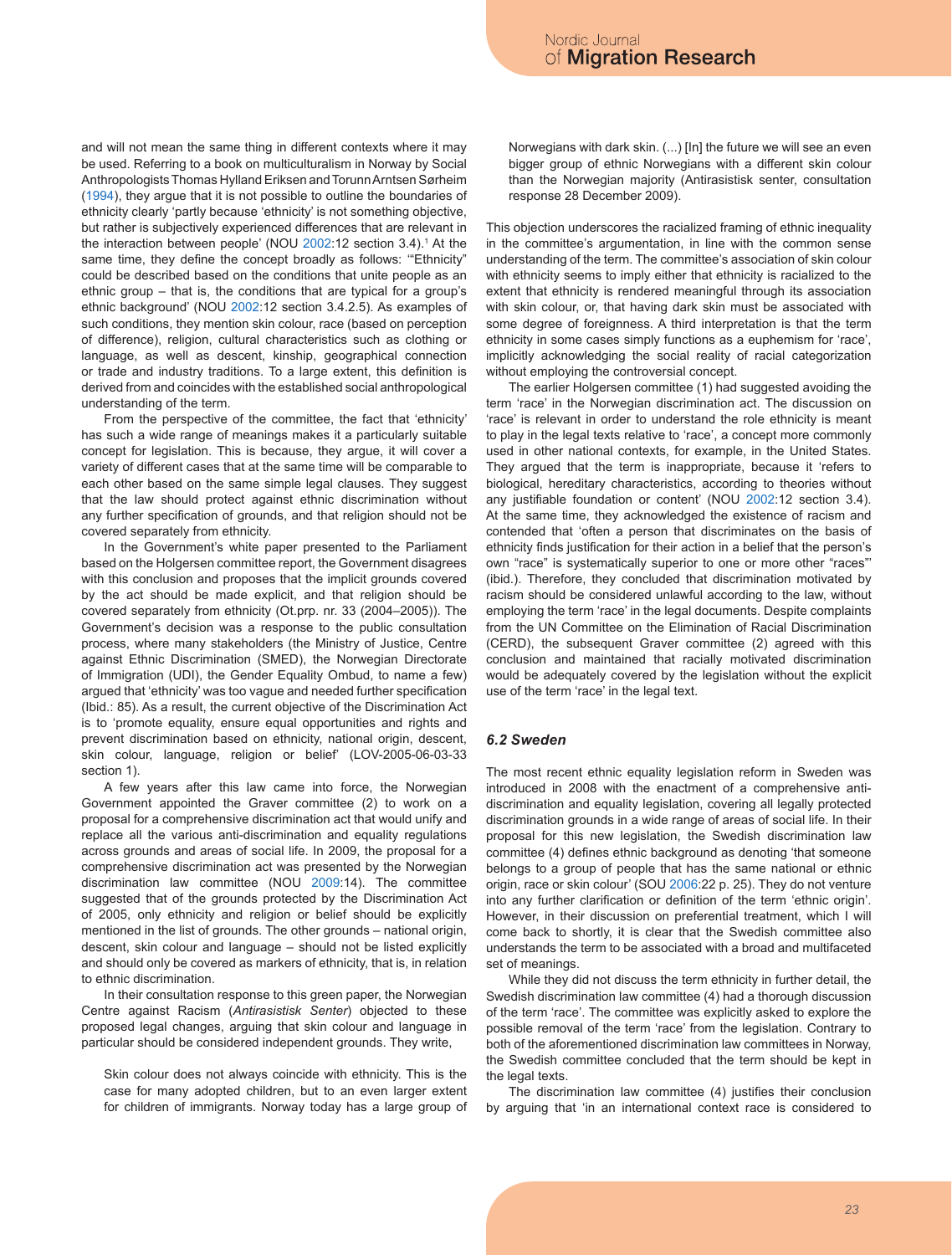describe something different from skin colour and national or ethnic origin' (SOU 2006: 22, p. 308). They, therefore, recommend that it be included as a separate ground also in Swedish legislation. However, in the subsequent white paper to the parliament, the Swedish Government rejected the discrimination law committee's conclusion to retain the term 'race'. The Ministry of Integration and Equality that was in charge of proposing the legal changes, argued that including the term 'race' in the legal text 'could be seen as a legitimization of racist ideas and could cement race as an existing category' (Lagrådsremiss January 24 2008). As an alternative, they suggested to define ethnic background in an open-ended fashion as 'national or ethnic origin, skin colour or other similar circumstance', which became the final definition applied in the legal text (Diskrimineringslag 2008:567).

# **7 Ethnic equality and preferential treatment**

### *7.1 Norway*

The Norwegian Holgersen committee (1) was asked to 'carry out a comprehensive evaluation of existing laws and regulations, including civil and criminal law that directly or indirectly regulate the protection against ethnic discrimination. In this context, the committee should look to the gender equality law and seek to benefit from the experiences that have been made in that field' (NOU 2002: 12 section 1.1). In light of this, the committee proposed to allow preferential treatment of ethnic minorities. Yet, they only briefly discussed the potential challenges inherent in such a regulation. They acknowledged that preferential treatment of ethnic minorities is more challenging than the case is for gender, which was providing the template for their proposal. They wrote,

To a certain extent it involves (in the same way as the gender equality law) two groups, which would be persons with Norwegian ethnic background and persons with other ethnic background. At the same time this presents a skewed picture of the circumstances. Ethnic minorities cannot in the same way be viewed as a singular unit in relation to the question of preferential treatment. In many contexts there will be significant differences between ethnic groups regarding their overall situation, their degree of integration and participation in Norwegian society, which particular problems they encounter and what specific needs they may have for protection and accommodation (NOU 2002:12, section 13.6.2).

Furthermore, they suggested that it could be relevant to use preferential treatment in different ways and to an unequal extent in relation to different groups. As a consequence, they argued, individuals from one ethnic group could claim to have been unlawfully discriminated against because of the preferential treatment of an individual from another ethnic group. Having mentioned this, they went on to conclude that these challenges cannot be solved theoretically and must be left up to judicial practice. The committee did not at any point discuss whether preferential treatment of ethnic minorities should be restricted to some areas of social life such as education or the labour market. This makes the Norwegian legislation particularly vague on the topic of preferential treatment. In the consultation responses to the Holgersen committee green paper (1), several stakeholders asked for a more concrete elaboration of how access to preferential treatment of ethnic minorities should be used, among them the Centre against Ethnic Discrimination (SMED), The Contact Committee for Immigrants and the Authorities (KIM) and the Gender Equality Ombud. Yet, despite the vagueness, uncertainty and calls for specification, the Norwegian government decided to allow preferential treatment of ethnic minorities in all areas of social life in the Discrimination Law of 2005, a conclusion that went undisputed through the most recent discrimination law committee's deliberations in the NOU 2009:14 document (2).

### *7.2 Sweden*

The 1997 advisory committee (3), proposing the first law against ethnic discrimination in Sweden that included positive action measures, had a brief and inconsistent discussion about who should be covered (SOU 1997:174). The committee argued on the one hand that it should be possible to compare the relevant populations with available statistics, but on the other hand that it would be preferable if the employees self-identified, and that this should be voluntary (SOU 1997:174, pp. 239–242).

The subsequent discrimination law committee (4) was given a specific mandate to deliberate on the issue of allowing preferential treatment for ethnic minorities. The committee presents a relatively lengthy discussion about how to define who should be covered by the regulations and in which areas of social life this kind of positive action would be relevant. They explicitly compare preferential treatment based on ethnicity with preferential treatment based on gender. They write that preferential treatment for gender is relatively easy to design and carry out because the term divides people into two categories that can be distinguished quite easily by name, looks or social security number (which in Sweden and Norway is gender coded). By contrast, when it comes to ethnic background 'there are many more categories than two. How many ethnic backgrounds or groups there are is impossible to say. The number is big. It can also be assumed to be changing in a changing world' (SOU 2006:22, p. 655).

The discrimination law committee (4) sketched out the following scenarios that were meant to exemplify the complexity of the question of target groups: If the criterion is being foreign born or having foreign born parents, then for example Norwegians would be covered and Sami people would not. If the criterion is to have grown up in a place with another culture than Scandinavian culture, then a non-immigrant growing up in an immigrant dense neighbourhood could be covered. If the criterion is having a mother tongue other than the Nordic languages, then it is not clear who would be covered (SOU 2006:22, p. 655). Whether one or two foreign born parents should count was also problematized:

[Using two foreign born parents] would mean that a person whose parents come from a country that is culturally and economically similar to Sweden in Western Europe, for example Germany, would be considered. A person whose father is ethnically Swedish and whose mother is from Africa would however not be considered. If we further add to the circumstances that the parents separated at an early age, and that the person lived alone with his or her non-Swedish born mother from he or she was very young, a picture emerges where many probably would agree that the person's social and economic conditions 'should' qualify him or her for preferential treatment to a greater extent than a person whose parents come from Germany (SOU 2006:22, p. 656).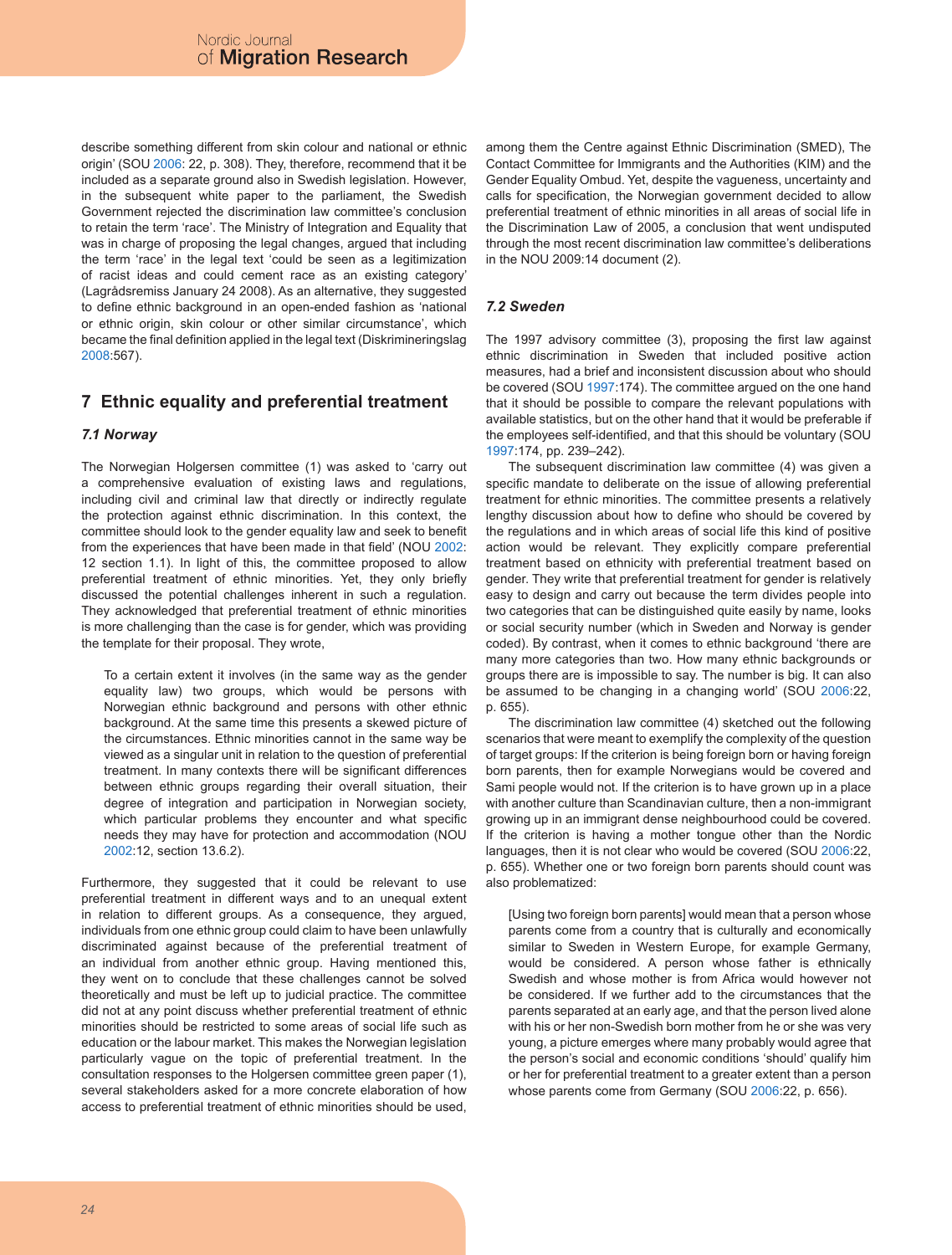Here, the intersection of ethnicity and social class is alluded to but not discussed further. However, the example indicates that some groups may be seen as more 'deserving' of preferential treatment than others, depending on their distance from a white middle class norm.

When the committee moves from discussing preferential treatment in the labour market to discussing whether to allow preferential treatment of ethnic minorities in education, they begin to explicitly address the complex intersection of ethnicity and social class. Yet in this discussion, they seemingly come to the opposite conclusion regarding appropriate target groups. The committee refers to research showing that immigrants and children of immigrants are underrepresented at institutions of higher education mainly because of their socioeconomic background (SOU 2006:22, p. 682). The committee concludes that in terms of preferential treatment in education, ethnicity poses two problems. First, it is a challenge to decide the criteria by which ethnicity should be defined and a question of how to register the information without infringing on people's right to privacy. Second, if inequality in access to education for ethnic minorities is caused by their socioeconomic position, preferential treatment is not the right answer. Then, other programmes should be invested in that would help all persons from disadvantaged socioeconomic backgrounds, while at the same time being sensitive to the specific difficulties of ethnic minority youth (SOU 2006:22, p. 685). The committee argues that there is a difference between education and the labour market in this respect and proposes to allow preferential treatment only in the labour market.

A minority of the committee members, including the committee leader Göran Ewerlöf, explicitly disagreed with this conclusion. These committee members present five arguments against the majority's position: (1) Preferential treatment always entails discrimination and is therefore fundamentally problematic. (2) It would be a voluntary measure and does not have support among the social partners; therefore it would not be effective. (3) According to EC regulations, it is restricted to instances where qualifications are comparable, which means that it will have limited practical impact. (4) It is uncertain which groups or individuals should be covered by the law, which could result in reduced security under the law for employers. (5) A condition for allowing preferential treatment is that it should contribute to promoting equal opportunities regardless of ethnic background, and that it should be discontinued when equality has been reached. In practice, this demands that the employers collect and analyse statistics on both their own workers and the relevant recruitment base. This would involve a breach of the right to privacy and would be difficult and time consuming to carry out. As a conclusion, the dissenting minority group argues that the disadvantages of allowing preferential treatment outweigh the potential benefits. According to the statement, the decisive factor for their conclusion is the uncertainty regarding who should be covered by the law (SOU 2006:22 Reservations, p. 532).

In their white paper to the parliament, the Swedish Government supported the minority's position and concluded that preferential treatment for ethnic minorities should not be permitted (Lagrådsremiss January 24 2008). The Government's decision was also influenced by the fact that an overwhelming number of consultation letters expressed scepticism on the green paper's conclusion. The white paper stated that allowing one individual's opportunities to be compromised by favouring another individual should be accompanied by strong justification and careful consideration (Lagrådsremiss January 24 2008, p. 167). In line with the discrimination law committee's minority statement, the government referred to the practical challenges associated with preferential treatment of ethnic minorities. The first practical challenge they pointed to was

the difficulty in defining appropriate target groups. Other practical challenges mentioned were registration of sensitive information, and the need to continuously monitor the ethnic composition of work force and the recruitment base. As a result, the Swedish discrimination law currently does not permit preferential treatment of ethnic minorities.

# **8 Concluding discussion**

The Norwegian discrimination law committees defined ethnicity in a relatively open-ended and inclusive fashion, acknowledging to a large extent the established complex theoretical definitions of the term, derived from the discipline of social anthropology. They recognized that the concept has a range of meanings such as subjectively experienced differences, cultural and socially defined reference markers, and that there are big differences between ethnic groups regarding their position in Norwegian society.

The Swedish discrimination law committees did not explicitly discuss the concept of ethnicity, but drew some distinctions in their discussion of the practical challenges inherent in defining target groups for preferential treatment. Their examples covered place of birth, parents' place of birth, language, culture, traditions and identity. They also discussed the issue of 'race', which they suggested has connotations that do not completely align with the concept of ethnicity.

The analysis of the policy documents indicate that to move from a theoretical understanding of ethnicity as social categorization to concrete examples of individuals or groups, the broad theoretical definition must give way to more common sense understandings of ethnicity as denoting 'foreign' or 'other'. We saw this for example in the Swedish deliberations, when the legitimacy of using 'born abroad' as a criterion is questioned because it would encompass Norwegians. Norwegians are clearly not foreign enough. Similarly, we saw it in the Norwegian proposal to only cover skin colour as a marker of ethnicity, as if ethnic Norwegians cannot have dark skin.

In both countries, the conclusions of the independent advisory committees regarding the content of the term ethnicity, and the way it was suggested specified in the legal text, were contested by stakeholders and policy makers. In both cases, the final legal texts differed from the legal texts proposed by the committees. This underscores the lack of consensus regarding how ethnicity should be understood as a legal category. At the same time, the political process led to diametrically opposed conclusions regarding access to preferential treatment of ethnic minorities in the two countries. While the Norwegian legislation allows preferential treatment of ethnic minorities in all areas of social life, the Swedish legislation currently does not allow preferential treatment of ethnic minorities at all.

Because the Swedish law is organized in chapters that separately cover the labour market, education, access to goods and services etc. (cf. Borchorst *et al.* 2012; Reisel 2014), the Swedish discrimination law committee had to explicitly evaluate the issue of preferential treatment in different areas of social life. They came to the conclusion that the mechanisms that disadvantage ethnic minorities in the labour market are different from the mechanisms that disadvantage ethnic minorities in the education system. That is, ethnic minority students are underrepresented in higher education primarily because they disproportionately come from working class backgrounds. Since there are no systematic differences in class origin between men and women, this argument cannot be raised regarding preferential treatment on the grounds of gender. With regard to gender, equality is simply operationalized as an appropriate percentage men or women. The Swedish discrimination law committee's discussion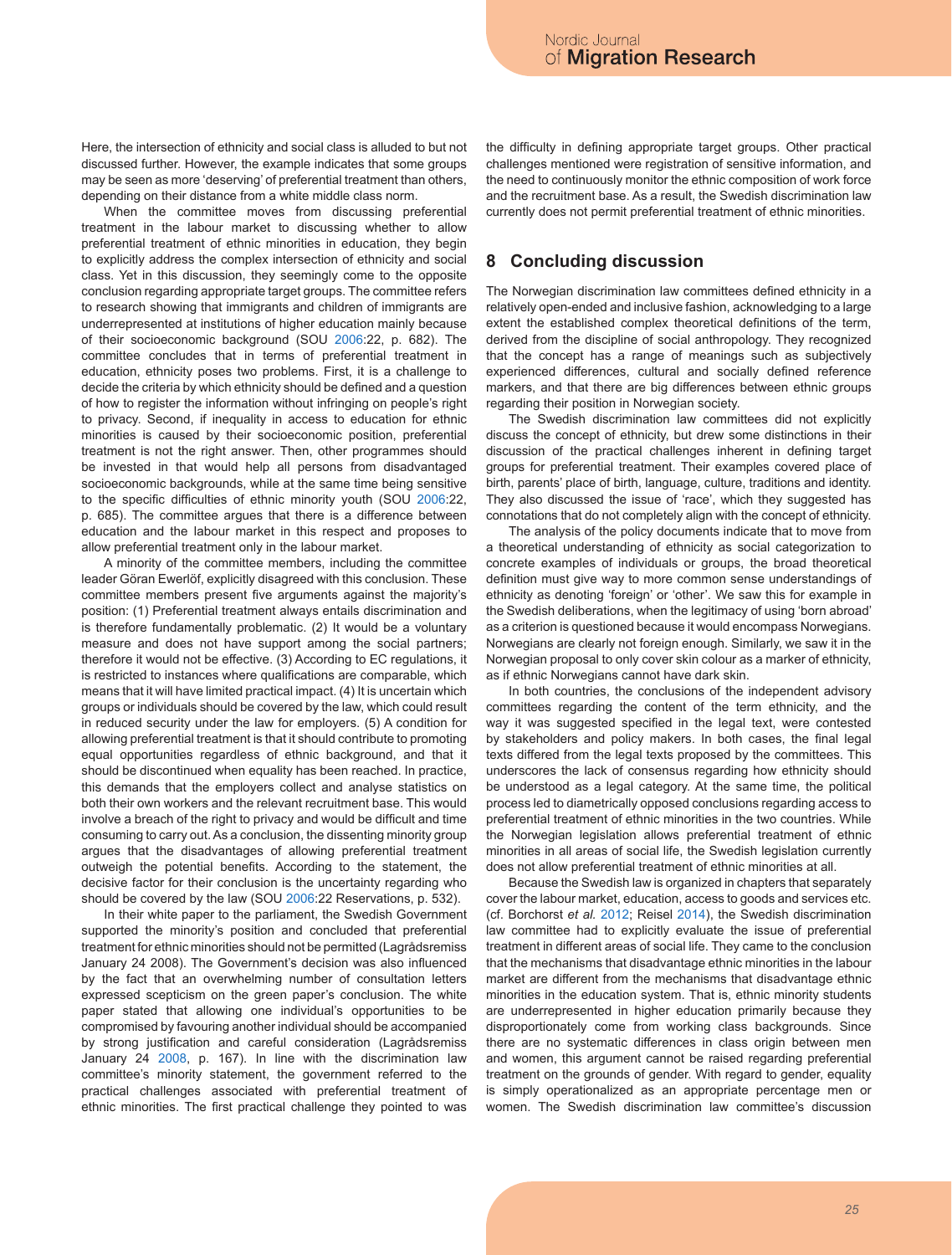about one versus two foreign born parents, comparing a person with two German born parents and a person with an African mother and an absent Swedish father, reveals that there is an underlying tension in the Swedish discourse with regard to what would be a 'fair' outcome of preferential treatment of ethnic minorities. The tension derives from the simultaneous application of two competing frames; that of 'othering' and that of 'equality'. To normatively evaluate what constitutes ethnic equality, it is necessary to identify the relevant target groups. Yet the identification of 'appropriate' target groups depends on tacit common sense understandings of difference or 'otherness', which is not articulated in the policy documents.

Through their efforts to exemplify the practical challenges and specify the underlying mechanisms at work in different areas of social life, the Swedish committee also opened up for contrasting views. By contrast, it is difficult to say anything substantive about how the Norwegian discrimination law committees conceptualize ethnic equality on the basis of the policy documents analysed here. It is therefore particularly interesting that the Norwegian government decided to allow this relatively controversial measure, without much discussion. One interpretation of this mismatch is that the question carries normative weight and plays into the kind of identity politics that Marianne Gullestad (2002) referred to regarding the polarized rhetoric of the immigration debate. From this perspective, signalling clear support for ethnic equality becomes more important than a thorough debate. As a consequence, the potential challenges of implementation receive relatively little attention in the documents.

The present analysis suggests that ethnicity must be interpreted through a multifaceted unarticulated common sense lens of 'othering' in order to identify appropriate target groups for preferential treatment. However, this interpretation process is not made explicit, which leaves unanswered the important question of how to recognize ethnic equality, or even progress towards such a goal. It may be practical to define ethnicity as broadly as possible for the purpose of tackling a variety of complaints cases. However, when it comes to proactive work, exemplified here by access to preferential treatment, such a broadly

#### **References**

- Bacchi, CL 1999, *Women, policy and politics: the construction of policy problems*, Sage Publications, London, Thousand Oaks, New Delhi.
- Barth, F 1969, *Ethnic Groups and Boundaries: The Social Organization of Cultural Difference*, Universitetsforlaget, Oslo.
- Borchorst, A, Freidenvall, L, Kantola, J, Reisel, L & Teigen, M 2012, 'Institutionalizing Intersectionality in the Nordic Countries? Anti-Discrimination and Equality in Denmark, Finland, Norway and Sweden' in *Institutionalizing Intersectionality? Comparative European Analyses,* eds A Krizsan, H Skjeie & J Squires, Palgrave Macmillan, Basingstoke.
- Bowen, WG & Bok, D 1999, *The shape of the river: Long-term consequences of considering race in college and university admissions*, Princeton University Press Princeton, NJ.
- Bowen, WG, Kurzweil, MA & Tobin, EM 2005, *Equity and excellence in American higher education*, University of Virginia Press.
- Collins, H 2003, 'Discrimination, Equality and Social Inclusion', *The Modern Law Review,* vol. 66, no. 1**,** pp. 16-43.
- Edelman, LB, Petterson, S, Chambliss, E & Erlanger, HS 1991, 'Legal ambiguity and the politics of compliance: Affirmative action officers' dilemma', *Law & Policy,* vol. 13, no. 1**,** pp. 73-97.
- Eriksen, T H 2002, *Ethnicity and nationalism: Anthropological perspectives.* Pluto Press.

defined concept of ethnicity cannot be directly utilized. One implication of this finding is that in order for proactive measures to be effective in changing ethnic inequality in the labour market, it is particularly crucial to implement structures that clearly allocate responsibility to specific individuals or committees within the work places and institutions where the law applies. One of their responsibilities should be to make explicit exactly which target groups are seen as relevant to the specific organization, and by which criteria the organization would conclude that ethnic equality has been reached.

### **Acknowledgements**

This research was carried out as part of the project 'Multidimensional equality – Legislative reforms and judicial practices', funded by the Research Council of Norway through the Programme for Gender Research (project number 189074).

**Liza Reisel** is a senior research fellow at Institute for social research in Oslo, Norway. Her main research fields are social stratification, education, race/ethnicity and gender equality. Her two most recent publications are Reisel, L. (2013). 'Mot et flerdimensjonalt likestillingsapparat' (Towards a multidimensional equality apparatus), Chapter 4 in Beret Bråten and Cecilie Thun (eds.) Krysningspunkter: Likestillingspolitikk i et flerkulturelt Norge (Intersections: Equality politics in a multicultural Norway) and. Reisel, L. (2014) Legal Harmonization and Intersectionality in Swedish and Norwegian Anti-discrimination Reform, *Social Politics: International Studies in Gender, State and Society,* 21 (2).

### **Notes**

1 All quotes from the policy documents are translated from Swedish or Norwegian to English by me.

Fredman, S 2001, 'Equality: A New Generation?', *Industrial Law Journal,* vol. 30, no. 2**,** pp. 145-168.

- Garces, LM 2012, 'Racial Diversity, Legitimacy, and the Citizenry: The Impactof Affirmative Action Bans on Graduate School Enrollment', *The Review of Higher Education,* vol. 36, no. 1**,** pp. 93-132.
- Gullestad, M 2002, *Det norske sett med nye øyne: kritisk analyse av norsk innvandringsdebatt*, Universitetsforlaget, Oslo.
- Gunaratnam, Y 2003, *Researching 'Race' and Ethnicity: Methods, Knowledge and Power* SAGE Publications Ltd, London, UK.
- Hall, S 2000, 'Conclusion: The multi-cultural question' in *Un/settled Multiculturalisms: Diasporas, Entanglements, Transruptions,* ed B Hesse, Zed books, London**,** pp. 209-241.
- Heath, A 2014, 'Affirmative action policies to remedy ethnic minority disadvantage in the labour market'.
- Hepple, B 2004, 'Race and Law in Fortress Europe', *The Modern Law Review,* vol. 67, no. 1**,** pp. 1-15.
- Hylland Eriksen, T & Sørheim, TA 1994, *Kulturforskjeller i praksis: Perspektiver på det flerkulturelle Norge*, Ad notam Gyldendal, Oslo.
- Jenkins, R 1997, *Rethinking Ethnicity: Arguments and Explorations*, SAGE Publications, London, Thousand Oaks, New Delhi.
- Kalev, A, Dobbin, F & Kelly, E 2006, 'Best practices or best guesses?